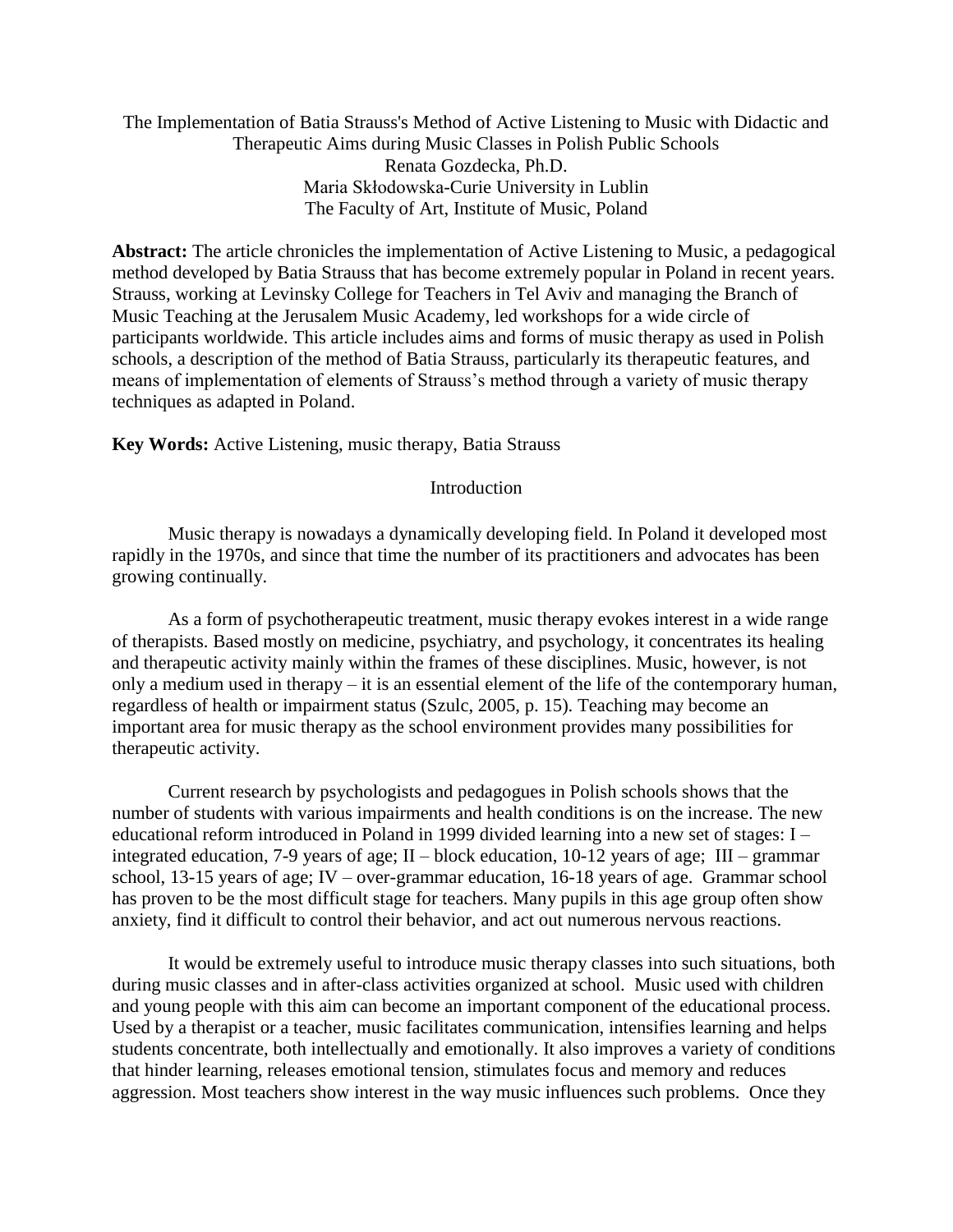have an awareness of the benefits, they can include music therapy in their yearly cycle of teaching music in public schools.

# Aims and Forms of Music Education in Polish schools

Numerous pedagogical theories stress the importance of art in shaping the personalities of young people, and how it enriches them intellectually and emotionally. Aesthetic upbringing – an essential element of education - has as its aim to arouse sensitivity to its beauty, to evoke interests, and to shape a conviction that art makes an indispensable contribution to our lives.

This kind of thinking is a foundation of music education in Poland, which is based on the accomplishments of Polish pedagogy and psychology from the end of the 19th and the beginning of the 20th centuries as well as upon many European and American theories. Public music education developed in Poland most rapidly in the twenty-year period between the wars and in the 70s and 80s. The Polish idea of music education was brought into being by many academic centers. It is based on theoretical foundations (the theory of aesthetic upbringing, psychology, ethnomusicology, aesthetics, and other branches of the humanities), Polish traditions of teaching methods and music syllabus and on the achievements of pedagogues from other countries, especially the systems of E. Jacques-Dalcroze, C. Orff, Z. Kodaly and J. Mursell (Lipska & Przychodzińska, 1999, p. 5). The aims of the Polish concept of music education are versatile. They concern the development of basic musical abilities, shaping musical sensitivity and acquiring musical knowledge, all necessary to participate in musical culture. The contents of music education are equally versatile. The term "contents" refers both to the repertoire used for singing, playing and listening and the activities taught, such as singing, playing instruments, expression through movement, creating music, and listening to music. In Polish schools music classes are planned according to the principle of the integration of the aforementioned activities, which gives teachers the possibility to lead varied and interesting classes (Przychodzińska, 1989).

The first important area of teaching is elementary music which is simple in structure and fulfils a didactic function. The term "elementary music" covers uncomplicated musical material, that is, simple melodies with clear rhythm, allowing the principle of repetition, similarity and contrast, with simple formal structure, such as two- or three-part forms, rondos, rounds, and variations. Experiences with elementary music prepare pupils for music with more difficult structures and pieces which are much more musically sophisticated.

Elementary music, apart from its teaching function, plays expressive and aesthetic roles, manifested through what pupils experience in direct contact with pieces which evoke joy and entice the inclination to further musical study. Elementary music is an ideal material for active musical practice in accordance with the principles of Batia Strauss's method.

Taking into account the cultural and artistic values of our native folklore, the Polish concept of music education includes Polish folk music and ethnic music of other countries in its teaching program. This kind of music can be taught to pupils in the form of songs from different regions as well as instrumental pieces intended for both playing and listening.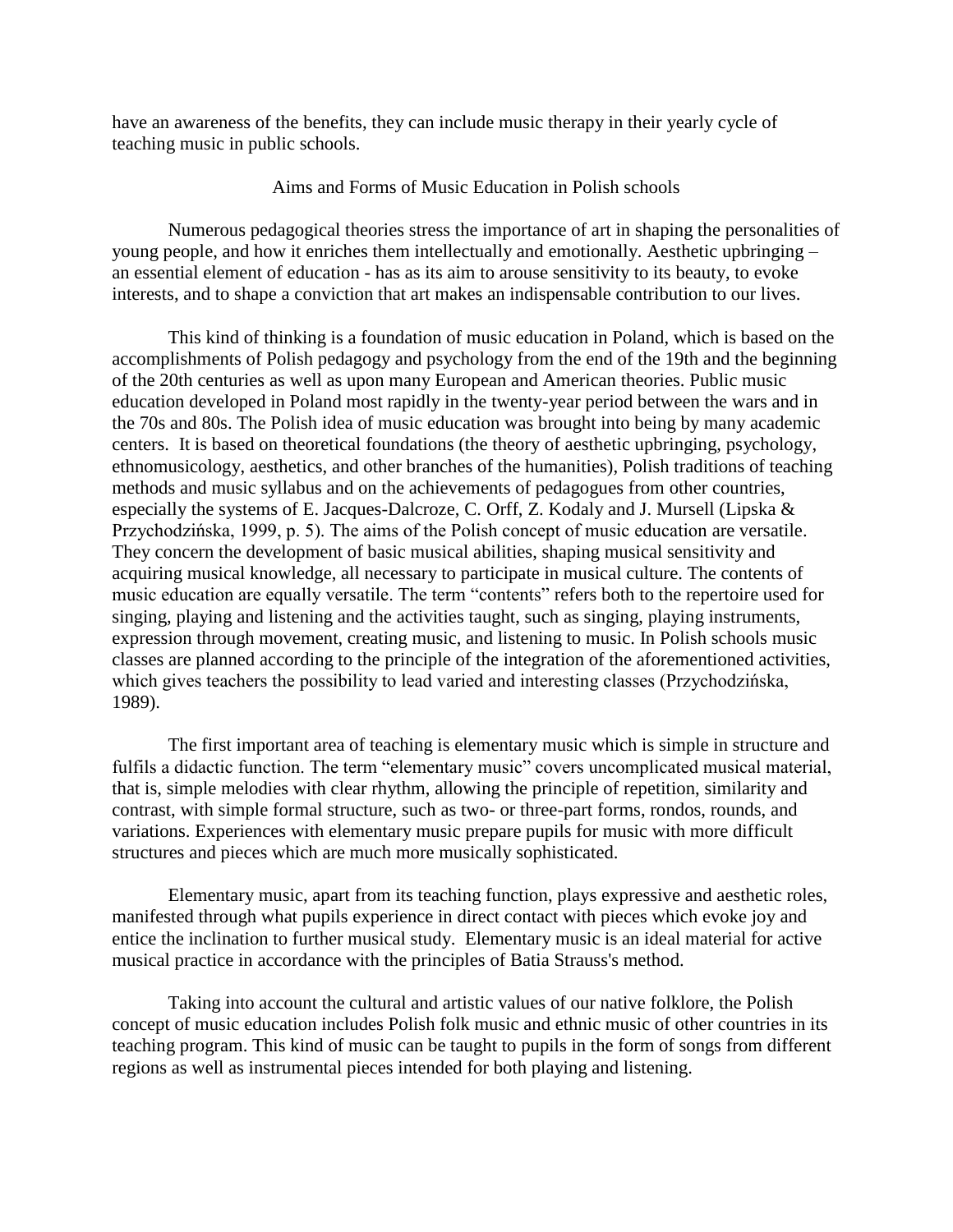In all music syllabuses intended for Polish public schools, artistic music occupies a special position. The term "artistic music" refers to the body of works created in past epochs of Western culture which reflects one of the great cultural heritages of humankind. This emphasis, while not unmindful of other repertoires, befits the culture of a Central European nation such as Poland. And thus the syllabus includes the examples of early music from the Middle Ages through Baroque, Classical and Romantic – the periods whose pieces comprise the main, standard repertoire of concert halls – to the Western art music of the 20th century.

Artistic, folk, and contemporary music presented to pupils in the form of directed listening to chosen compositions, is for the majority their first contact with this kind of work. It creates an opportunity for students to become seriously interested in music in the future. Making music accessible to pupils within the framework of a subject taught in school has many advantages. Most important are: regular contact with music, careful and accurate choice of material taught and attractive approaches to learning music. All of these characterize the method of active listening propagated by the Israeli pedagogue Batia Strauss. Apart from its didactic values, Strauss's method can be successfully used a form of therapy through music.

# Music Therapy in Public Schools

The music education syllabus defined by the Polish Ministry of Education does not clearly specify any recommendations as to how to teach particular music therapy classes. The reasons for introducing music therapy to schools are mainly to influence the effectiveness of the intellectual work by pupils by toning down their nervous states, releasing tension through different relaxation activities and stimulating concentration and memory. Projects focused on such activities can be introduced briefly within classes and they can be incorporated into the principal topic of the lesson.

In the school environment there are children with different levels and degrees of emotional, behavioral, and adjustment difficulty. These derive from a variety of factors, including the attitudes of parents and teachers and stressful situations at school. To ensure a stress-free educational environment, the teacher should first of all secure an atmosphere conducive to peaceful learning. Music can be an important element in helping to reduce tension.

Modern teaching should incorporate different forms of therapy through art, including music, in order to shape in pupils the positive sides of their personality. In Poland, many student's books as well as methodological guides for music teachers include many forms of therapy through music. These are often components of practical activities that can be used during music classes (Więckowska, & Rękas, 2001). They include, for example, different kinds of improvisation and musical dialogues between pupils which expose their emotional states, as well as different miming activities around given subjects. Practising music on the basis of simple forms such as AB, ABA, rondo, or round using percussion instruments can also prove an interesting form of relaxation during class, especially when led in an unrestricted way.

The implementation of such methods is obvious in the work with children with disabilities who are taught in Polish public schools either within mainstreamed classes, or in special education settings for children with paralysis, autism, or ADHD taught in so called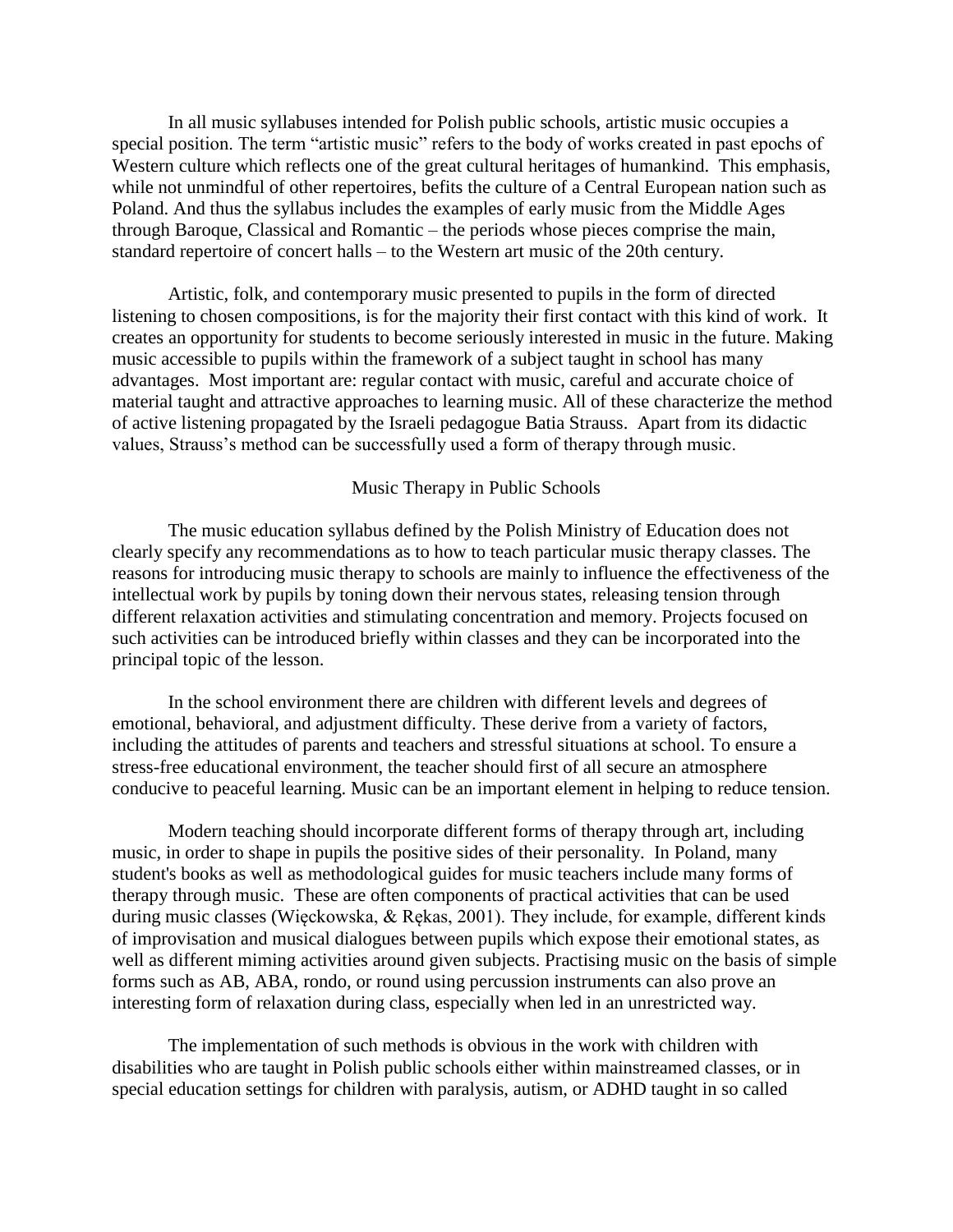"therapeutic" classes. Regardless of the type of school, the Strauss method of active listening can be successfully as a form of therapeutic activity.

Characteristic Features of Strauss's Method of Active Listening to Music

Batia Strauss is a figure to whom music pedagogy owes a great deal. Her contribution to its development, both in Europe and around the world, is invaluable. After graduating from the Music Department in Israel and Ecole Normale de Musique in Paris in the 1960s, she began teaching in Levinsky College for Teachers in Tel Aviv where she worked till the end of her life. Beginning in 1979, she directed the Music Education Department at Jerusalem Rubin Music Academy, and for 20 years she taught workshops to a wide group of participants from all over the world. Polish teachers had a chance to get acquainted with her method in the 90s when Strauss visited Gdańsk where she taught the students of the Department of Music Education and Rhythmic (1993), and Warsaw where she participated in Carl Orff's Seminary at the Music Academy (1996) (Tarczyński, 2000).

Strauss's method is based on the assumption that listening to music shouldn't be passive. Getting acquainted with music should be based on the teacher's using different media such as movement, dance, gesture, singing, percussion, or instruments made by children, as well as other available objects used for generating sound; so called unconventional elements, such as plastic bags, mugs, keys or sticks. When one gives listeners/pupils a possibility to play with music, it becomes appreciated, understood and willingly listened to, be it artistic, folk, or popular music.

Teaching how to listen is one of the more difficult forms of music education. It demands from pupils both sensitivity of perception and the ability to focus attention. For those pupils who are truly interested, music can be a source of interesting and deep aesthetic experiences. In this situation the teacher is obliged to guide the students' capacity for understanding and perceiving music. This can be accomplished through setting particular music tasks for young listeners, motivating them towards a positive attitude, and inspiring their own musical experiences. Listening to chosen repertoire can be done in various ways. The teacher can use analytical listening which singles out particular sound layers of the piece, such elements as voices, instruments, units, the style of the period, the style of the composer, the form of the piece and its interpretation. The teacher can also present examples with reference to semantics and comparatively, within the context of the entire music curriculum. Finally, the teacher can use a third way of presenting music which incorporates various tasks which activate the process of listening.

Listening to music at school often poses teachers many problems, such as pupils' difficulty in concentration and in perceiving the multiple sound layers of pieces consciously, or in having to deal with non-musical duties while presenting the pieces, especially when the chosen examples differ radically from pupils' musical interests (as it is commonly known in Poland and elsewhere that art music is not the main interest of young listeners). Using appropriate methods can result in progress. One approach is to diversify the process of listening by using different methods, which will make it both more interesting and more thoroughly understood. Strauss's is undoubtedly such a method.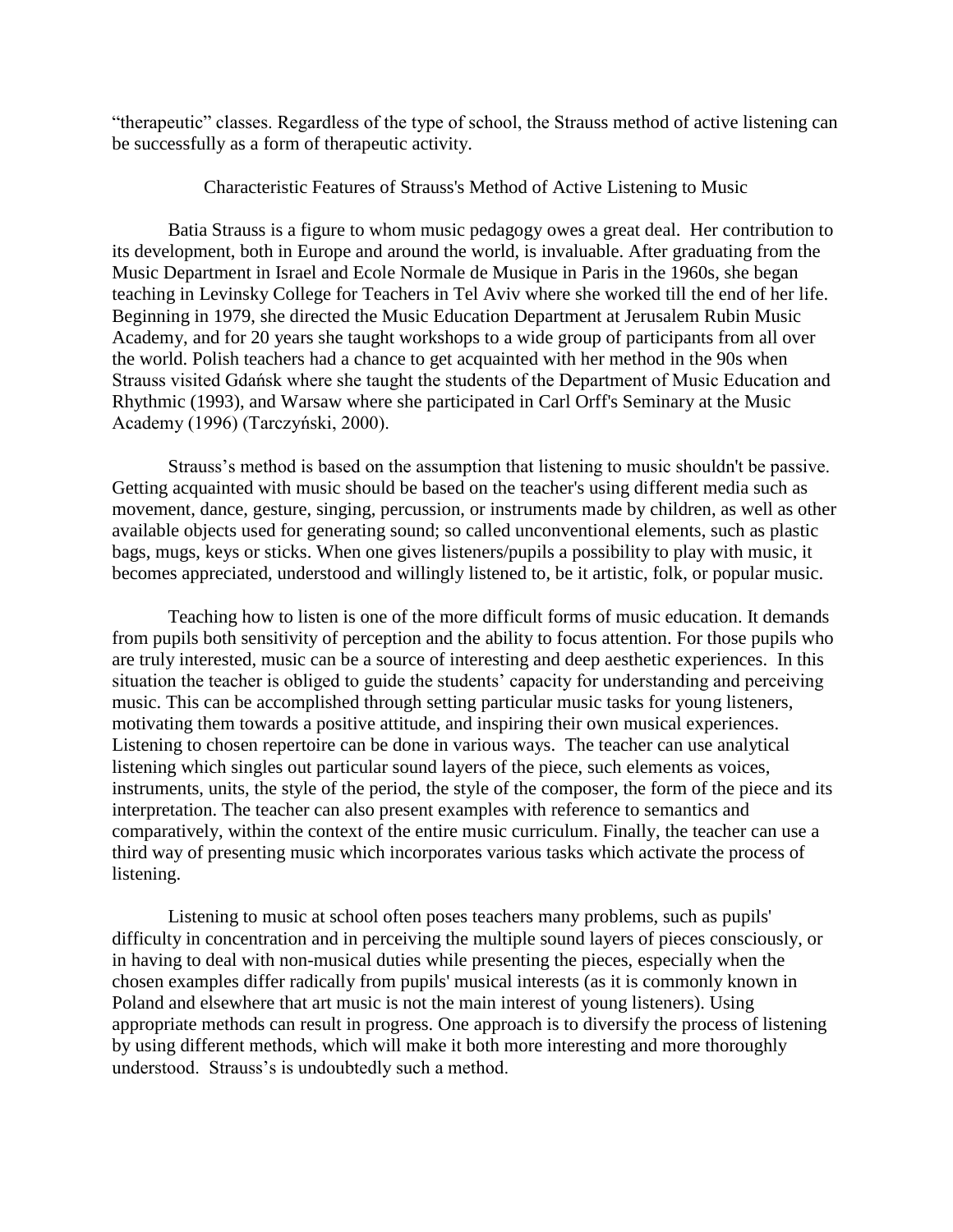Active listening includes several stages. The first is the presentation of a chosen musical example followed by a conversation about the character of the music, the sound and other elements that can be recognized by the listeners adequately at their level. At this stage the teacher can create a story appropriate to the music in the lesson, which can then be presented through movement in the form of gestures or dance. This kind of exercise develops imagination and stimulates activity in the group.

The next stage is the introduction of percussion instruments or other sound making objects to the listening process (depending on the teacher's choice and upon the character of the piece) in order to create an orchestra with a conductor. The role of the conductor could be initially played by the teacher. However, later on, it should be given to one of the pupils. At that stage pupils have a chance to become the co-performers of the piece as their music becomes an accompaniment for the work played in the background. The accompaniment can be led freely or it can be restrained in the area of melody, rhythm, tone (using different groups of instruments at a given moment), or form (the same accompaniment for the repeated parts of the piece, which helps students to recognize the form of the composition).

Another stage of active musical participation can be playing percussion instruments while looking at the score prepared for the piece used in the lesson (Gozdecka, 2004, p. 285). The score can be prepared conventionally as the notation of the parts of particular instruments accompanying the listening, or it can be a graphic score made for the needs of children in the form of illustrations or different graphic signs, such as lines, points and drawings.

The method beautifully suits the Polish model of teaching music. It includes all forms of musical activity: listening, playing instruments, creativity, improvisation, singing, and movement. Strauss's method is extremely well-liked by Polish music teachers for its didactic value.

Didactic and Therapeutic Values of B. Strauss' Method of Active Listening to Music

Strauss's method has many virtues, both didactic and therapeutic. The most important of these is the potential for adapting a variety of works, regardless of the period they come from or features they possess. Teachers who want their classes to be therapeutically effective should not only know the repertoire, they should also exhibit empathy and have the attributes of a good, sensitive pedagogue who reacts to the needs of pupils. Pieces intended for music therapy classes can be classified according to mood. The teacher could choose compositions which are cheerful, sad, nostalgic, mournful, dramatic, pompous, or joyful and dynamic. Composers such as J.S. Bach, Chopin and Gershwin come immediately to mind; however, the choice should be guided by the type of class and the needs of the pupils.

Another value worth stressing is the possibility to teach rhythm and movement to children in the form of musical games or music listening through movement (for example, a separate choreographic preparation for each part in the form of clapping, slapping the thighs, snapping the fingers or walking in a circle, bearing in mind that when a part is repeated we should use the same patterns, as it allows children to recognize the form of the piece clearly). Experiencing music through movement can have a positive influence on the child's personality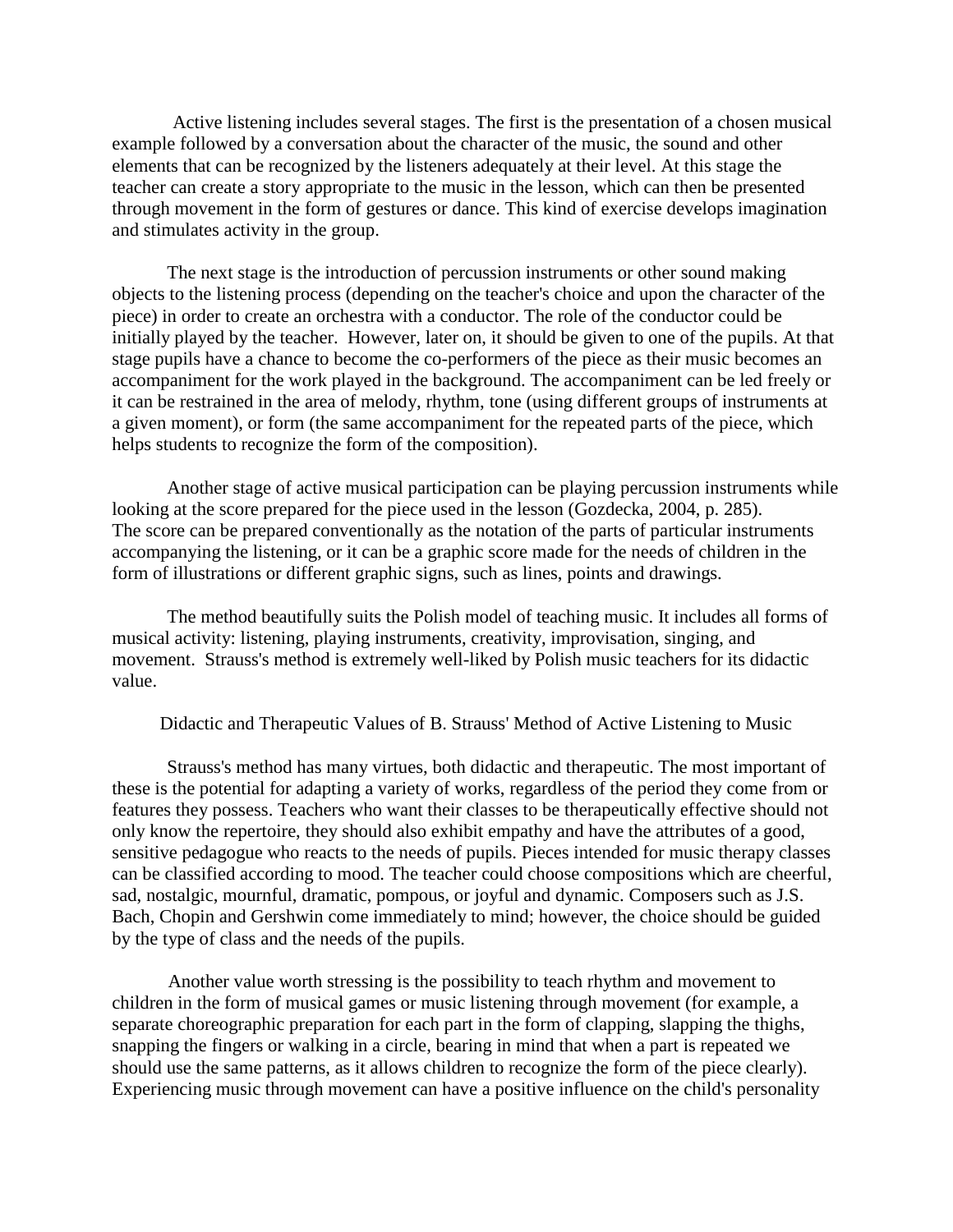and physical condition, as well as enhancing concentration and group responsibility. What is most important is for children to listen to music and become fond of it. Through that they can subconsciously acquire the knowledge of instruments and musical elements, such as rhythm, dynamics, form or tonality.

There are also many possibilities of implementing B. Strauss' method in combination with drawing or painting. Such activities performed under the influence of listening are an interesting form of musical interpretation; they exhibit emotion, invite artistic expression and allow students to visualize pieces in the form of "picture scores." During such activities the teacher displays a set of graphic signs suitable to the form of the piece on the board and points to particular signs assigned to specific percussion instruments while playing the composition. Music therapy in combination with plastic arts is particularly useful for children who haven't developed the ability to verbalize their experiences (Żychowska, 1999, p. 66).

Singing, although not always properly appreciated for its healing properties, is an excellent method of music therapy, especially when done in a group. Pupils singing in a choir or in a group in class experience different feelings such as the sense of togetherness, responsibility and satisfaction, as well as discharging emotional tension, another positive effect of singing. The music and lyrics become integrated during choral singing, while pupils follow the conductor's directions and feel the need to achieve a common goal.

Aware of these values, Strauss included singing in her method. She suggested that singing could be used while listening. Singing can be also successfully used in music therapy with autistic and stammering children who, thanks to this method, can establish a better contact with their environment.

There are many more advantages to Strauss's method. It enables pupils to perform prepared pieces in public, which encourages and motivates them to further activity. Furthermore, it allows pupils to identify with the artist performing the piece and to play different roles, such as that of performer or conductor.

Strauss's method is enthusiastically received by children regardless of their age. Music teachers who raise their qualifications in the Strauss method at workshops or during postgraduate studies also discover exciting new possibilities for music teaching.

When Strauss presented in Poland, she included only a few pieces as examples intended for active listening. Among them were Baroque, Classical, Romantic and 20th century art music pieces as well as folk compositions from different countries. The growing interest in the implementation of her method proves that teachers find it inspiring to look for their own ideas and to adapt her method in an individual way. Children with whom the method was used exhibit many positive features, such as consistency and persistence. They listen to music for longer periods of time and more attentively; they are more disciplined and accurate. Strauss also showed that thanks to music we can have fun and be happy, which in our times is much desired.

**Renata Gozdecka,** Ph.D., is an academic teacher in The Faculty of Art, Institute of Music at the Maria Skłodowska-Curie University in Lublin, Poland, and Director of Postgraduate Studies in the Institute of Music, co-funded by the European Union Structural Funds. Her academic